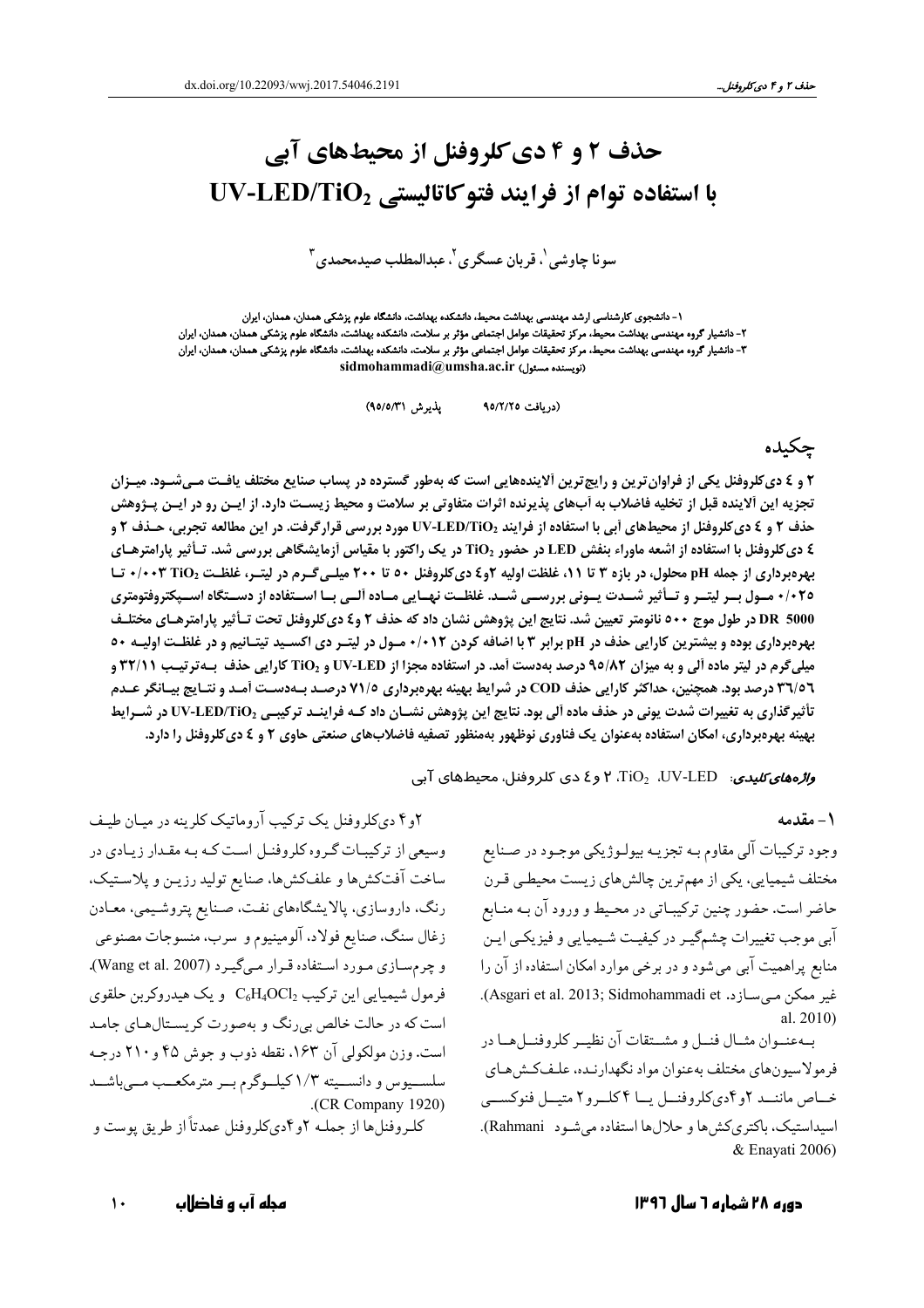تـنفس وارد بـدن شـده و اثـرات بهداشـتي نظيـر تحريـك مخـاط و سوزش و سوختگي پوستي، تأثير بر كبد، كليه، ريه و سيستم عروقي، خستگی، بیقراری، ضعف عضلانی، تهوع، کما و نهایتـاً مـرگ را بر حای می گذارند (Li et al. 2009; Eker & Kargi 2008).

اين تركيبات توسط آژانس حفاظت محيط زيست آمريكا به عنوان آلايندههاي اولويت دار شناخته شده انـد .Safari et al).  $2015$ 

مقبدار حیداکثر غلظت قابل قسول استاندارد آن در آبهبای آشامیدنی ۰/۹ میلیگرم در لیتر و مقدار آن در پســاب کارخانجــات صنعتی محتوی ۲ و ۴ دیکلروفنـل متفـاوت و از ۱۱/۴ تــا ۸۹ میلیگرم در لیتر گزارش شـده است. در غلظـت ۰/۱ میلـیگـرم در ليتر باعث ايجاد طعم ناخوشايند در آب آشاميدني مي شود، بههمين دلیل حـد اسـتاندارد آن در آب آشـامیدنی ۱/ ۰ میلـیگـرم در لیتـر مقرر شده است (Wang & Song 2006).

روش های متنوعی برای حذف ٢ و ۴ دیکلروفنل از پساب صنایع وجود دارد كه شامل روش هاي بيولـوژيكي، اكسيداسـيون مرطـوب، جذب باكربن فعال و اكسيداسيون شيميايي است Eker & Kargi). 2008; Chen et al. 2013; Chauch & Tugan 2012; Abdelwahab et al. 2009)

محدوديتها و نـواقص موجـود در ايـن فراينـدها و عمليـات را مي توان با كاربرد فناوري هاي جايگزين بهبود بخشـيد. بـا توجـه بـه ســمیت و تجزیـــه ناپـــذیری ایـــن دســـته از آلاینـــدهـــا نظیــر هیدروکربنهای آلی، روشهای متعارف بیولوژیکی قـادر بـه حـذف این ترکیبات نیستند. علاوه بر این، روشهای جداسازی مانند لختـه سازي- صـاف كـردن، جـذب سـطحي توسـط كـربن فعـال و اسـمز معکوس فقط آلاینده را از یک فیاز بیه فیاز دیگر منتقبل می کننید. بنابراین فرایندهای اکسیداسیون پیشرفته، گزینـهای مناسـب بـرای حذف آلایندههای آلی مقاوم در مقایسه با سایر روش های متـداول تصنفيه محسنوب منبي شنوند (Adewuyi 2001). در فرايننند اكسيداسيون ييشرفته از واكنش يذيري بالاي راديكالهاي نايايـدار استفاده میشود. این رادیکالها بهصورت غیر انتخابی آلاینـدهما را در سیستمهای آبی و گازی تخریب مینمایند. گرچـه تشـکیل انـواع مختلفی از رادیکالها امکان پذیر است، ولی اغلب نتـایج فراینـدهای اکسیداسیون پیشرفته به رادیکال هیدروکسیل کـه یـک اکسـیدکننده قسوى است، نسبت داده مسى شسود (Adewuyi 2001). فراينيد فتوكاتاليستي يكي از روش هاي فرايند اكسيداسيون ييشرفته است

کـه در آن مـواد آلـي تحـت تأثيرتـابش اشـعهUV و درحضـور دي اكسيدهاي فلزي تجزيـه مـيشـوند (Close et al. 2006). در اغلب فرایندهای فوتوکاتالیستی از لامپهای بخـار جیـوه بـهعنـوان منبـع تابش اشعه UV استفاده می شود. اندازه بزرگ، مقاومت کم به شـوک و حساسیت بالا نسبت به تغییرات دمایی و آلایندگی این لامپها برای محیط زیست از معایب آنها بهشمار می آیـد ;Litter 2005). Taghipour 2014)

از ایس رو در مطالعیات اخیب استفاده از لامیبهای LED بهعنوان جايگزين لامپهاي بخـار جيـوه مـورد توجـه پژوهشـگران قرار گرفته است. لامپهای LED دیودهای نورافشان دستگاههای نیمه هادي هستند. نـور از يـک طـول مـوج نزديـک بـه طـول مـوج UVA&B منتشر مى شود و مى توان آنها را بهمنظور توليد اشعه UV یا بهعنوان ضد باکتری در طول موجهای اشعه فرابنفش مورد استفاده قرار داد (Close et al. 2006). لامپهای مذکور در مقایسه بــا لامــيـهــاي جيــوءاي مولــد اشــعه فــرابنفش نــه تنهــا در تبــديل الکتریسیته به نور مؤثرتر عمل میکنند، بلکه ابعاد کـوچکتري دارنـد، در برابرشوکهای فیزیکی مقاوماند، نیمه عمر طولانی دارند و باعث صرفهجويي در مصرف برق نيز مي شـوند Litter 2005; Chen et). al. 2007: Dume 2006)

یکی از روش های مختلف فرایند اکسیداسیون پیشـرفته اسـتفاده از فتوکاتالیستهای ناهمگون است که طبی آن از مـواد نیمـه هـادی نظیر دی اکسید تیتـانیم و اکسـید روی اسـتفاده مـیشـود. در حـین استفاده از دیاکسیدتیتانیم بهعنوان رایج ترین ماده مورد استفاده در فرايندهاي فتوكاتاليستي جذب فوتـونهـا بـا انـرژي بـالا منجـر بـه انتقال يک الکتـرون و توليـد همزمـان حفـرههـايي در بانـد ظرفيـت مي شود كه يتانسيل اكسيداسيون بسيار بالايي دارنـد. الكتـرون هـاي تشكيل شده مي توانند با مولكول اكسيژن جذب شـده واكـنش داده و آن را به رادیکال سویراکسید احیاکنند که به نوبه خود برای تشکیل راديكالهاي پراكسيد، با پروتون واكنش مى دهند (واكنش هـاي ١ تـا .(Homem & Santos 2011) ( $\Delta$ 

$$
TiO2 + hv → TiO2 + (e- + h+)
$$
  
\n
$$
TiO2(h+) + H2Oads → TiO2 + HOoads + H+ Y
$$

 $1$  Light Emitting Diodes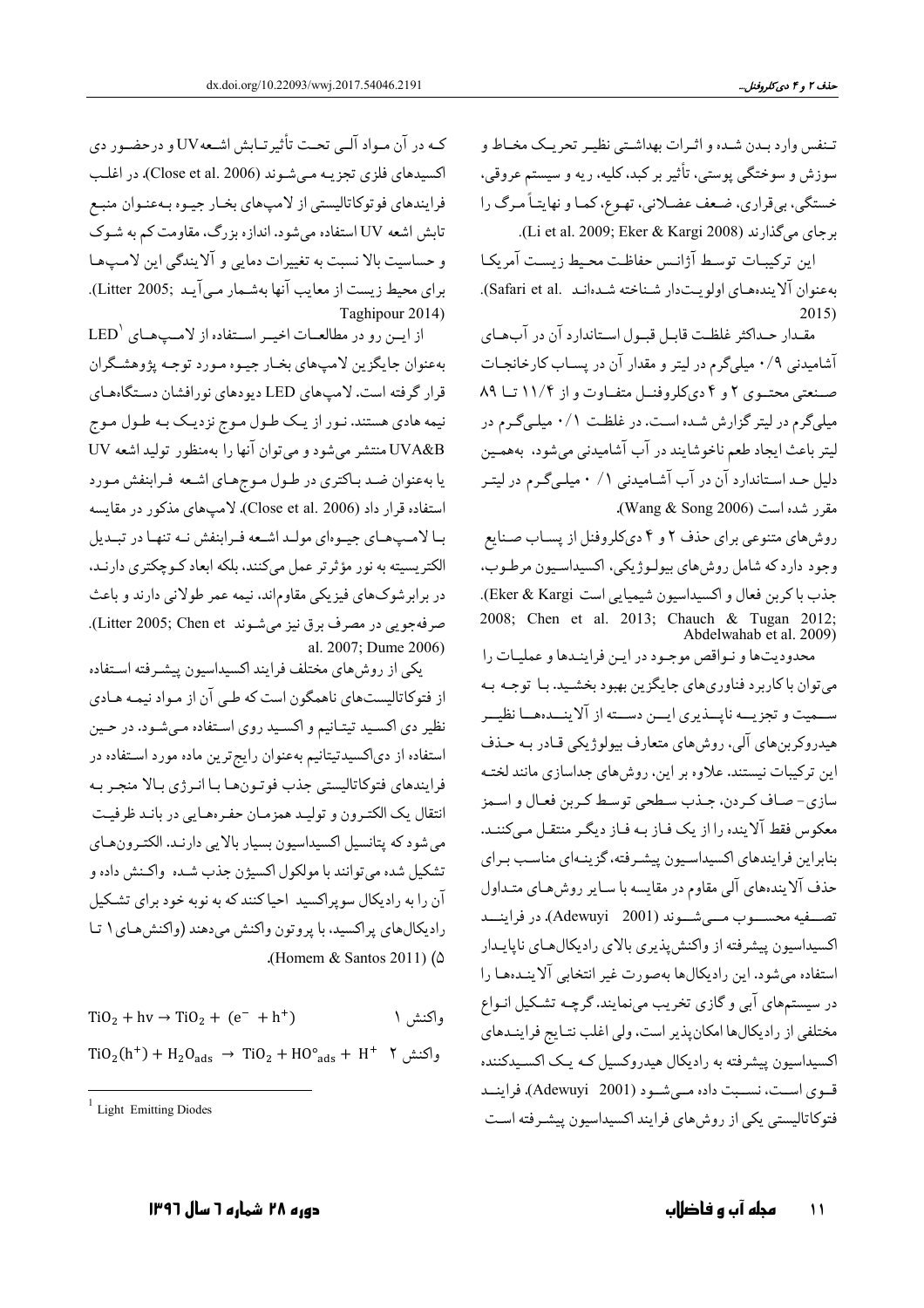$$
TiO_2(h^+) + HO^- \rightarrow TiO_2 + HO^{o}_{ads} \qquad \qquad \Upsilon
$$

$$
TiO2(O-) + O2 \rightarrow TiO2 + O2-o
$$

 $0_2^{-\circ}$  + H<sub>2</sub>O  $\rightarrow$  HO<sub>2</sub><sup>o</sup> + HO<sup>-</sup> واكنش ۵

در حـال حاضـر مطالعـات بسـيار محـدودي در زمينـه اسـتفاده از لامپهای LED در حذف آلاینـدهما انجـام شـده اسـت. در سـال ۲۰۱۴ حسسینیان و همکساران مطالعساتی را در مسورد تجزیسه و معـدنىسـازي ديـازينون بـا اسـتفاده از فراينـدهاي فتوكاتاليسـتي بهوسيله دي اكسيد تيتانيم اصلاح شده با FeFNS وUV-LED انجام دادنـد و بـه ايـن نتيجـه رسـيدند كـه بيشـترين كـارايي حـذف دیازینون در طول موج ۳۸۵ و pH برابر ۷ بود و با افزایش میزان اکسید تیتانیم از ۲۵ تا ۳۰۰ میلیگرم کارایی حذف دیازینون از ۴۸ به ۹۶/۳ درصد در مدت زمان ۱۰۰ دقیقه رسید .Hossaini et al (2014. در سال ٢٠١٢ مطالعهاي با عنوان حذف استامينوفن با فرايند UV-A/LED/TiO2 انجام شد و نشان داده شد كه بـا اسـتفاده همزمان امواج UV-A با طول موج ۳۶۵ نانومتر و کاتـاليزور TiO2 مي توان استامينوفن را در مدت ٢٠ دقيقه حـذف نمـود & Xiong). Hu 2012)

هدف از این پژوهش بررسی کارایی حذف ۲و ۴دیکلروفنـل با استفاده از فرایند UV-LED/TiO2 و تأثیر پارامترهای بهـرهبـرداری در انجام واکنش بود.

٢- مواد و روش ها

ایــن مطالعــه تجربــی در ســال ۱۳۹۴ در آزمایشــگاه شــیمی آب و فاضلاب دانشكده بهداشت. دانشگاه علوم پزشكي همدان انجام شـد. تمامی آزمایش ها در مقیاس آزمایشگاهی در یـک راکتـور بسـته از جنس پلکسی گلاس با قطر داخلی ۱۰ سانتی متر و به حجم ۲۰۰ میلی لیتر انجـام شـد. در هـر آزمـایش ۱۰۰ میلـی لیتـر نمونـه از آب مقطر و ۲ و ۴ دیکلروفنل آزمایشگاهی با غلظت ۵۰ میلـیگـرم در لیتر و با درجه خلوص ۹۹/۵ درصد تهیه شد. از اسید سـولفوریک و سدیم هیدروکسید ۰/۱ نرمال بـهمنظـور تنظـیم pH نمونـههـا و دی اکسید تیتانیم با درجه خلوص۹۹ درصد، سطح ۵۰ مترمربع بـر گـرم و متوسط قطر ذرات ٣٠ نـانومتر محصـول شـركت مـرك آلمـان بهعنوان كاتاليزور مصرفي استفاده شد. اختلاط بهصورت مداوم ببود و از یک همزن مغناطیسی بـرای همـزدن محلـول بـهوسـیله مگنـت

استفاده شد. منبع تابش اشعه ١٨ عـدد لامپ GaN ٧٥، UV-LED نيمه هادي، ساخت كره بود. مشخصات لامپها در جـدول ١ بيـان شده است. UV- LEDها بیر روی یک صفحه آلومنیومی داییرهای نصب شد و از ورقـه کـوارتزي بـا قطـر ١ ميلـي متـر بـراي پوشـش UV-LED ها استفاده شد. فاصله UV-LED هـا از سطح محلول داخل راکتور ۱سانتی متر بود و بـهمنظـور جلـوگیری از تبخیـر نمونـه بهدلیل حرارت تولیدی لامیها از یک جریان مداوم آب در اطراف راکتور استفاده شد. بعد از قرار گرفتن نمونه داخـل راکتـور و اضـافه شدن TiO2 بهعنوان كاتاليزور، با تنظيم pH مورد نظر و روشن شدن لامپها فرايند آغاز شد (شكل ۱). در پايان هـر آزمـايش نمونـههـا برای رسوب کاتـالیزور در دسـتگاه سـانتریفیوژ بـا دور ۴٠٠٠rpm قرار گرفت. سپس غلظت ۲ و ۴ دیکلروفنـل بـاقیمانـده براسـاس روش ۵۵۳۰ رنگ سنجی موجود در کتـاب اسـتاندارد متـد و توسـط دستگاه Uv/Vis spectrometer-DR 5000 ساخت شرکت هچ` آلمان در طول موج ۵۰۰ نانومتر اندازهگیری شد. همچنین بهمنظـور اندازگیری میزان کارایی فرایند در معدنیسازی بار آلی نمونه، مقدار کـاهش COD در شـرايط بهينــه و بــر اســاس دســتورالعمل کتــاب استاندارد متد با روش ۵۲۲۰ اندازهگیری شد ,APHA, AWWA). WEF 2005)

جدول ١- مشخصات لامپ UV-LED مورد استفاده در اين پژوهش Table 1. Characteristics of UV-LED lamp used in this<br>research

| 1000ar011        |                |
|------------------|----------------|
| <b>Parameter</b> | Value          |
| wavelength       | 390 nm         |
| ampere           | 20mA           |
| Φ                | $1 \text{ mV}$ |
| angle            | $^{\circ}20$   |
| diameter         | $0.2 + 4.82$   |
| length           | $0.2 \pm 8.7$  |

٢-٢- تأثير تغييرات pH در كارايي فرايند وUV-LED/TiO بهمنظور بررسی تأثیر pH بر فرایند در ناحیه اسیدی، خنثی و بـازی، pHههای ۲، ۷ و ۱۱ انتخـاب شـد. نمونـههـا بـا غلظـت ثابـت ۵۰ میلیگرم بر لیتر ۲ و ۴ دیکلروفنل و دیاکسیدتیتانیم برابر با ۰/۰۱۲ مول در لیترآماده شد و طی زمان ۱۲۰ دقیقه داخـل راکتـور قرار گرفت. بهمنظور تنظیم pH نمونهها از اسید سولفوریک و سدیم

 $1$  HACH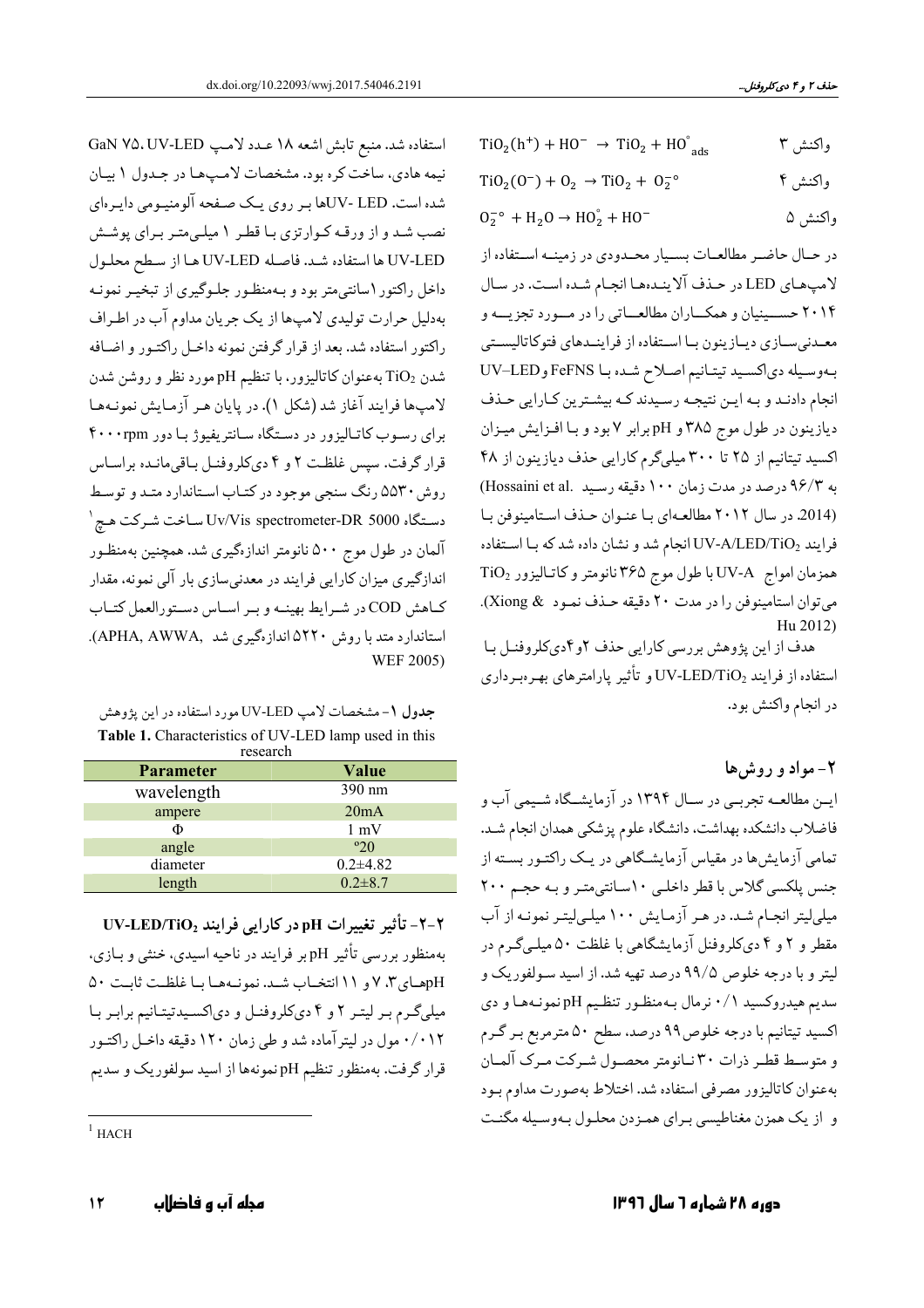

Fig. 1. Schematic diagram of UV-LED reactor used in this research (1. UV-LED Lamp, 2. Magnetic stirrer, 3. Plexiglas reactor, 4. Water circulation tank, 5. Water in, 6. Water out, 7. Quartz sheet, 8. UV-LED, 9. Power supply)

شکل ۱- شماتیک راکتور مورد استفاده در این پژوهش؛ ١)يايه نگهدارنده لامپ ٢) همزن مغناطيسي ٣) راكتور يلكسي گلاس ۴) محفظه چرخش آب ۵) ورودي جريان آب ۶) خروجي جريان آب ۷)ورقه کوارتز ۸) لامپ UV-LED ۹) منبع تغذیه

> هيدروكسيد ٠/١ نرمـال استفاده شـد .Hemmati Borji et al). 2011; Rahmani & Enayati 2006)

> ۲-۳- تـاً ثير تغييرات غلظــت TiO2 در كــارايي فراينـــد UV-LED/TiO2 بــــــراي تعيـــــــين تــــــأثير غلظــــــتهــــــاي مختلـــــف ۰/۰۰۶ و ۰/۰۰۴ مسول در لیتسر)، نمونسههسا بسا غلظـت ثابـت ۲و ۴دیکلروفنل برابر با ۵۰ میلیگرم در لیتـر و pH بهینـه حاصـل از مرحله قبل طي زمان ١٢٠ دقيقه بررسي شد (Safari et al. 2014).

> ۲-۴- تـأثير تغييـرات غلظـت اوليـه ۲ و ۴ دىكلروفنـل در  $UV-LED/TiO<sub>2</sub>$   $i,j$  $j,j$  $j$  $k$

> بهمنظور بررسي تأثير غلظت اوليـه ٢و٤ دي كلروفنـل. نمونـههـاي حاوی غلظتهای ۲۵، ۵۰، ۷۵، ۷۵، ۱۰۰، ۱۵۰ و ۲۰۰ میلیگرم در ليتر ٢ و۴ ديكلروفنل در pH و غلظت TiO2 بهينه بهدست آمـده در مراحل قبلی طی زمان ۱۲۰ دقیقه درون راکتور تحت تـأثیر امـواج فراينفش قرار گرفت (Wang et al. 2007).

Y-۵- تأثیر شدت یونی در کارایی فرایند UV-LED/TiO2 بهمنظـور تعیین تـأثیر شــدت یـونـی بـر کـارایـی حـذف ۲ و۴ دی

کلروفنل، در شرایط بهینه بهرهبرداری و غلظت ۲ و ۴ دی کلروفنـــا برابر ۵۰ میلی گرم در لیتر، از کلرید کلسیم با غلظتهای ۰/ ۰/ ۰و ۰/۲۵ گرم در لیتر استفاده شـد و میـزان حـذف آلاینـده طـی زمـان ۱۲۰ دقیقه مورد بررسی قرار گرفت.

٢-۶- تأثير فرايند UV-LED/TiO2 در فرايند معدني سازي به منظور تعيين كبارايي فراينيد UV-LED/TiO2 در فراينيد معدنی سازی بعد از بهدست آمدن شرایط بهینه، نمونـههـا بـا غلظـت ثابت ۲ و ۴ دیکلروفنل برابر با ۵۰ میلی گـرم در لیتـر، طـی مـدت ۱۲۰ دقیقه در معـرض امـواج UV-LED و دیاکسـیدتیتانیم قـرار داده شد و مقدار کاهش COD بر رسی شد.

۷-۲- تأثیر دی|کسید تیتانیم وUV-LED به تنهایی در حـذف ۲ و ۴ دیکلروفنل بهمنظور تعيين كارايي دي اكسيد تيتانيم وUV-LED هريك بهصورت مجزا، بعد از بهدست آمدن شرایط بهینه، نمونهها بـا ۲ و ۴ دی کلروفنل با غلظت ۵۰ میلیگرم بر لیتـر، طـی مـدت ۱۲۰ دقیقـه یکبار به تنهایی در معرض امواج UV-LED قـرار داده شـد و یکبـار نیز به تنهایی در معرض دیاکسیدتیتانیم قرار گرفت.

۱۳ - مجله آب و فاضلاب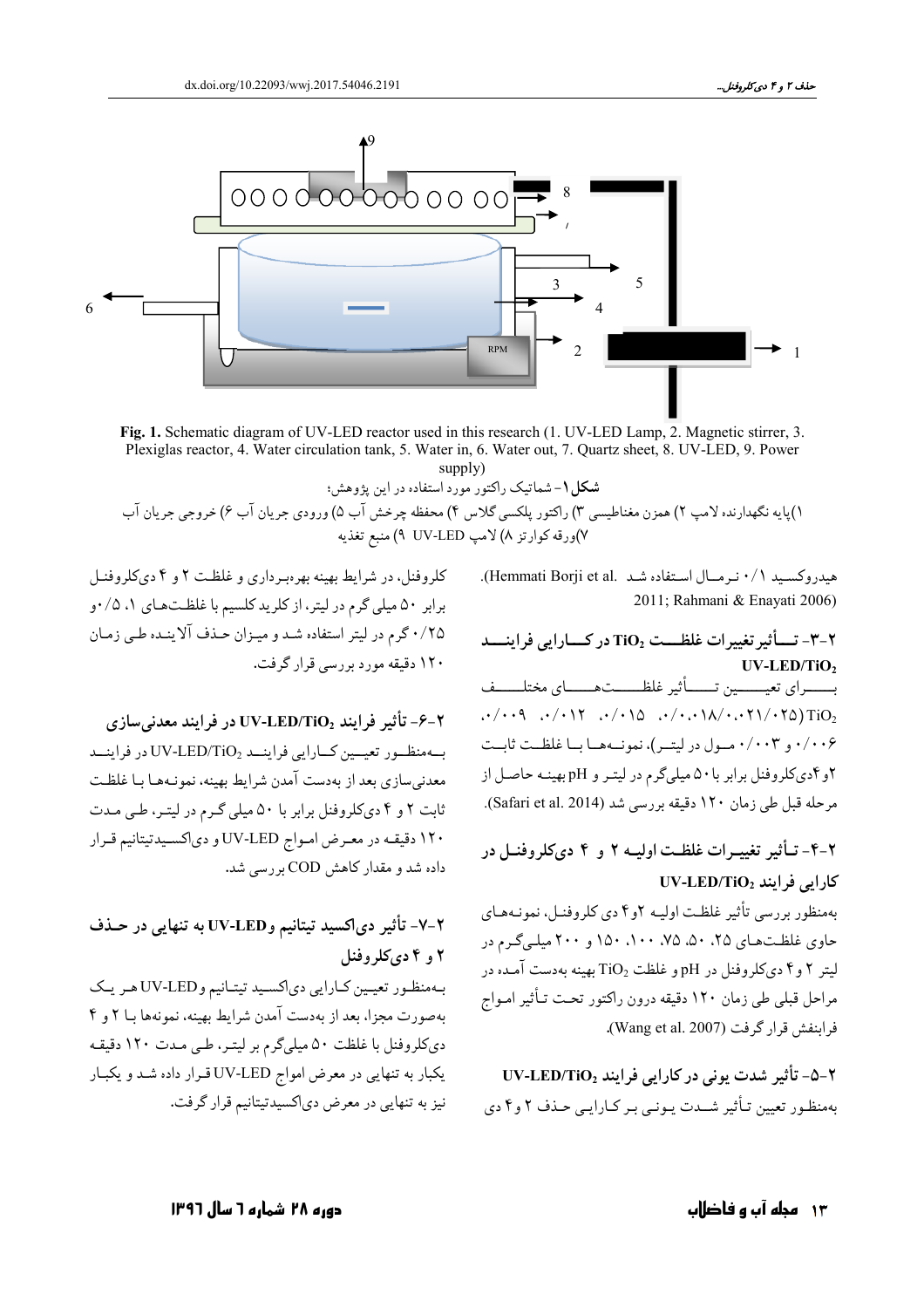۲-۸- تعیین سینتیک واکـنش تجزیــه ۲ و ۴ دیکلروفنــل در فرايندهاى TiO2, UV-LED و UV-LED/TiO2 در این یژوهش سینتیک واکنش، بهمنظور تهیه اطلاعیاتی در مـورد عوامل مؤثر بر سرعت واكنش با استفاده از سه مـدل درجـه صـفر، درجه اول و درجه دوم محاسبه شد (Asgari et al. 2013).

٣-نتايج و بحث

٣-١- تأثير pH در كارايي فرايند UV-LED/TiO2

تأثیر تغییرات pH محلول در حذف ماده آلی در دامنه ۳ تا ۱۱ مـورد بررسی قرار گرفت که نتـایج در شـکل ۲ نشـان داده شـده اسـت. بـر اساس نتایج ارائه شده در شکل ۲ افزایش pH سبب کـاهش کـارایی فرایند در حذف ۲ و ۴ دیکلروفنل شد بهنحوی که بهترتیب در pH ١١.٧ و ٣ كمارايي حـذف مـاده آلـي بـهترتيـب ٧٤/٥،۶٢/٤٨ و ۹۵/۸۲ درصد بود که نشان از تأثیر مستقیم pH بر سرعت واکنش از طريـق تـأثير بـر توليـد راديكـالهـا دارد Kashif & Ouyang). 2009; Wang et al. 2007)

دلیل افزایش راندمان فرایند در شرایط اسیدی را می توان ایـن گونه بیان نمود که تحت شرایط اسیدی رادیکال سوپراکسید(  $(0_2^{\texttt{-o}})$ كه طي واكنش ۴ توليد مـي شـود، بـا يـون هيـدروژن واكـنش داده و تولید رادیکال پرهیدروکسیل ( $\rm{HO}_{2}^{^{\circ}}$ ) میکند. در نتیجه رادیکال پرهیدروکسیل می تواند پراکسید هیـدروژن تشکیل دهـد بـه OH° تبدیل می شود. اما این نکته قابل درک است که در شرایط قلیایی سرعت تجزیـه ۲و۴ دي کلروفنـل کمتـر از شـرايط اسـيدي و خنثـي است و دلیـل آن را مـيتـوان بـه تجزيـه سـريع راديكـال هـاي هیدروکسیل در این شرایط نسبت داد.

$$
O_2^{\bullet - \circ} + H^+ \rightarrow HO_2^{\circ}
$$

$$
HO_2^{\circ} + HO_2^{\circ} \rightarrow H_2O_2 + O_2
$$
 
$$
\forall \text{if } O_2 \text{ and } O_2 \text{ is } O_2 \text{ and } O_2 \text{ is } O_2 \text{ and } O_2 \text{ is } O_2 \text{ and } O_2 \text{ is } O_2 \text{ is } O_2 \text{ and } O_2 \text{ is } O_2 \text{ is } O_2 \text{ is } O_2 \text{ is } O_2 \text{ is } O_2 \text{ is } O_2 \text{ is } O_2 \text{ is } O_2 \text{ is } O_2 \text{ is } O_2 \text{ is } O_2 \text{ is } O_2 \text{ is } O_2 \text{ is } O_2 \text{ is } O_2 \text{ is } O_2 \text{ is } O_2 \text{ is } O_2 \text{ is } O_2 \text{ is } O_2 \text{ is } O_2 \text{ is } O_2 \text{ is } O_2 \text{ is } O_2 \text{ is } O_2 \text{ is } O_2 \text{ is } O_2 \text{ is } O_2 \text{ is } O_2 \text{ is } O_2 \text{ is } O_2 \text{ is } O_2 \text{ is } O_2 \text{ is } O_2 \text{ is } O_2 \text{ is } O_2 \text{ is } O_2 \text{ is } O_2 \text{ is } O_2 \text{ is } O_2 \text{ is } O_2 \text{ is } O_2 \text{ is } O_2 \text{ is } O_2 \text{ is } O_2 \text{ is } O_2 \text{ is } O_2 \text{ is } O_2 \text{ is } O_2 \text{ is } O_2 \text{ is } O_2 \text{ is } O_2 \text{ is } O_2 \text{ is } O_2 \text{ is } O_2 \text{ is } O_2 \text{ is } O_2 \text{ is } O_2 \text{ is } O_2 \text{ is } O_2 \text{ is } O_2 \text{ is } O_2 \text{ is } O_2 \text{ is } O_2 \text{ is } O_2 \text{ is } O_2 \text{ is } O_2 \text{ is } O_2 \text{ is } O_2 \text{ is } O_2 \text{ is } O_2 \text{ is } O_2 \text{ is } O_2 \text{ is } O_2 \text{ is } O_2 \text{ is } O_2 \text{ is } O_2 \text{ is } O_2 \text{ is } O_2 \text
$$

- $HO_2^{\circ} + HO_2^{\circ} \rightarrow H_2O_2 + e^{-}$ واكنش ٨
- $HO^{\circ} + OH^{-} + O_{2} \rightarrow H_{2}O_{2} + O_{2}^{-}$ واكنش ۹

همچنین با افزایش pH و تراکم یونهای هیدروکسیل میزان نفوذ نور UVكاهش مي يابد (Kashif & Ouyang 2009). مشـابه نتـايج

این پژوهش، در پژوهشی در سال ۲۰۱۱ نشان داده شد که در حذف فتوكاتاليستى ٢و ۴دى كلروفنل با افزايش pH كارايي حذف كـاهش مي يابد (Thongkrua & Ratanatam skul 2001). همچنین در پژوهشی در سال ۲۰۰۷ در فرایندهای فتواکسیداسیون ترکیبات آلی بهترین کارایی حذف در pHهای اسیدی اتفـاق افتـاده (Portjanskaja & Preis 2007)



Fig. 2. Effect of pH on 2. 4-DCP removal in  $TiO<sub>2</sub>/UV-$ LED process  $(TiO_2=0.012 \text{mol/L}, 2.4 \text{ DCP} = 50 \text{ mg/L})$ **شکل ۲**-تأثیر pH بر کارایی حذف ۲و ۴دیکلروفنل در فرایند ن UV-LED/TiO, علظت TiO, براير ۰/۰۱۲ مول بر ليتر، غلظت ا $\sim 10$ ۲و ۴دیکلروفنل برابر با ۵۰ میلی گرم در لیتر)

 $UV-LED/TiO_2$  - تأثير غلظت TiO2 در كارايي فرايند TiO2-UV

بر اساس نتايج ارائه شده در شكل ٣ در فرايند UV-LED/TiO2 در pH برابر ٣، طي زمان ١٢٠ دقيقه با افزايش غلظت دي اكسيد تیتانیم از۰/۰۰۳تا ۰/۰۱۲ مول در لیتر، راندمان حذف روندی افزایشی داشت و در غلظت ۰/۰۱۲ مول در لیتر به ۹۵/۸۲ درصد رسید. اما در غلظتهای بیش از ۰/۰۱۲ مول در لیتر راندمان كـاهش يافـت، بـهطـوري كـه بـا افـزايش دز دي اكسـيد تيتـانيم از ۰/۰۱۲ به ۰/۰۲۵ مول در لیتر راندمان حـذف ۲ و ۴ دی کلروفنـل از ۹۵/۸۲ درصد به ۸۱/۸۹ درصد رسید. علت افزایش راندمان حذف با افزایش غلظت دی اکسید تیتانیم تا غلظت ۰/۰۱۲مول در لیتر را میتوان چنین بیان نمود کـه بـا افـزایش دز کاتـالیزور تعـداد محل های فعال برای کاتالیست بیشتر شده و در نتیجه امکان برخورد (Shao et al. و ۲ دیکلروفنـل افـزایش یافتـه است .Shao et al 2009; Yang & Lee 2006)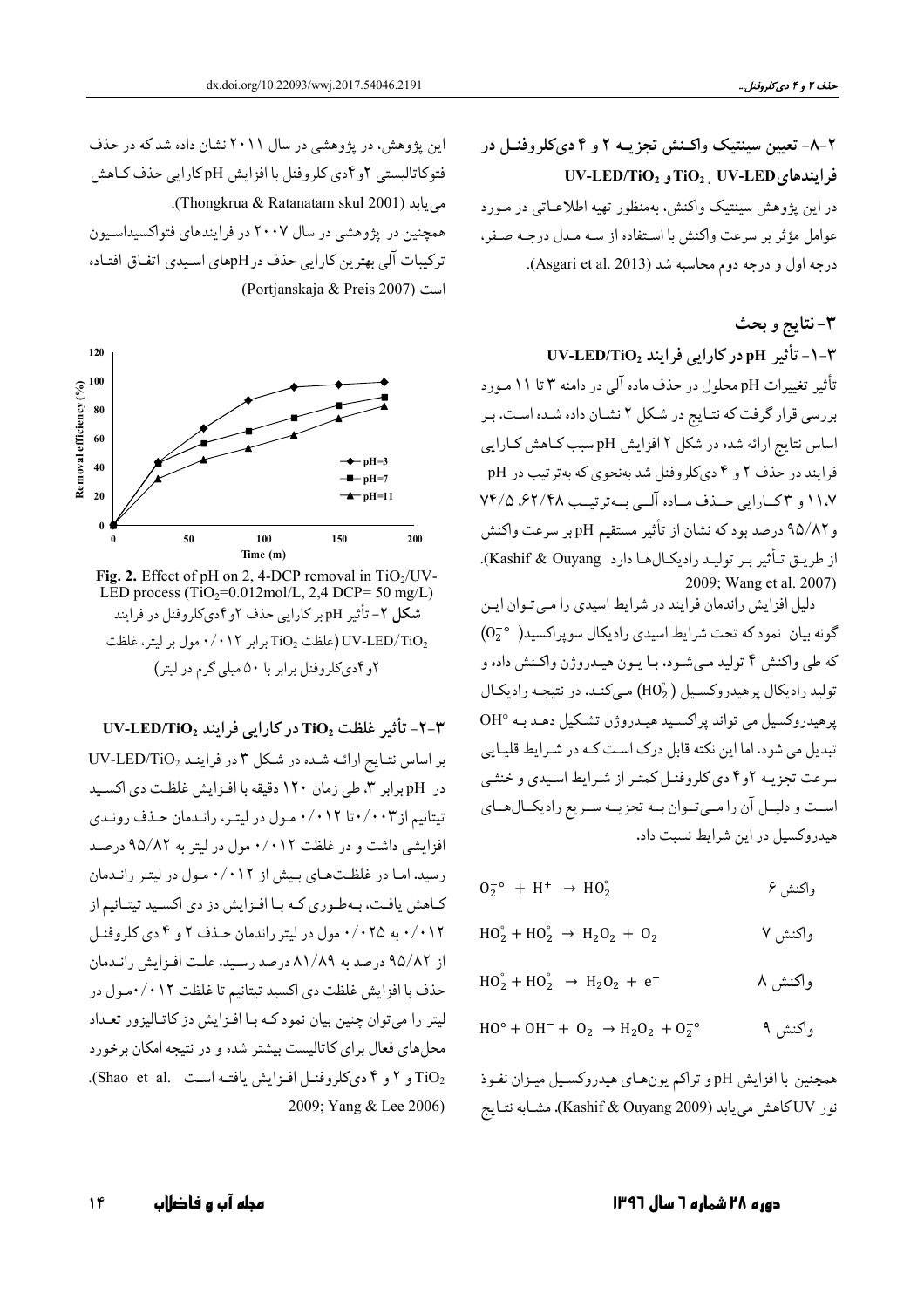

افزايش دز كاتاليست سبب افـزايش تعـداد فوتـونهـاي جـذبي مي شود و سبب افزايش تعداد ملكول هاي ٢ و ۴ دي كلروفنل حيذب شده خواهد شد Kashif & Ouyang 2009; Chiou & Juang). 2007)

در همین راستا علت کـاهش رانـدمان در دزهـای بیشـتر از ۰/۰۱۲ مول در لیتر را می توان به افزایش کدورت محلول و لـذا کاهش میزان نفوذ و پراکندگی نور UV از سطح کاتـالیزور منتسـب نمود. به این ترتیب حجم فعال شده نـوري كـم مـي شـود و در نتيجـه مقدار کمی از TiO2 فعـال خواهـد شـد. دليـل ديگـر را مـی تـوان بـه کلوخه شدن و تهنشینی در غلظتهای بالای کاتالیزور نسبت داد .(Kashif & Ouyang 2009; Suja & Suguna 2010).

نتــايج پــژوهش برخــي از پژوهشــگران در ســال ۲۰۰۷ مؤيــد ايــن موضوع است كه كارايي حذف فتوكاتاليستي فنل و تركيبات فنلي با افزایش دز دی اکسیدتیتانیم از ۰/۲ به ۱ گـرم در لیتـر افـزایش و در دزهای بالاتر از ۱ گرم در لیتر کاهش یافته است & Chiau) Huang 2007). همچنین در سال ۲۰۱۰ در پژوهشی بر روی حذف فتوكاتاليستي فنل با استفاده از نانوذرات دي اكسـيد تيتـانيم و روي مشخص شد که دز بهینه حذف فنل اگرم در لیتر بوده است Suja). & Suguna 2010)

۳-۳- تأثیر غلظت اولیه ۲ و ۴ دیکلر وفنل در کارایی فراینـد  $UV-LED/TiO<sub>2</sub>$ نتایج تأثیر غلظتهای متفاوت ٢ و ۴ دیکلروفنل در دامنـه ٢٥ تـا ۲۰۰ میلـیگـرم در لیتـر در حـذف مـاده آلـی در شـرایط بهینـه

بهرهبرداری در شکل ۴ نشان داده شده است. بر این اساس با افزایش غلظت ٢ و ۴ دي كلروفنـل رانـدمان حـذف آن كـاهش يافتـه اسـت بهطوری که بیشترین رانیدمان حذف در غلظتهای ۲۵ و ۵۰ میلی گرم در لیتر (طی مدت ۱۲۰ دقیقه و pH بهینه۳ و دز کاتالیزور ٠/٠١٢ مول در ليتر) به ترتيب ٩٨/٨٧ درصد و ٩٥/٨٢ درصد بوده است که با افزایش غلظت ۲ و ۴دی کلروفنل تا ۲۰۰میلی گیرم در لیتر رانـدمان حـذف بـه ٨۴/٨٨ درصـد كـاهش يافتـه اسـت. در بررسی تأثیر غلظت آلاینده مشخص شدکه با افزایش غلظت ۲ و ۴ دي كلروفنل ميزان جذب نور UV نسبت به TiO2 افزايش مي يابـد. در حالي كه نور جذب شـده توسـط ٢ و ۴ ديكلروفنـل بـراي انجـام تجزيه غير مؤثر است. همچنين با افزايش غلظت ٢ و ۴ ديكلروفنل میزان جذب آن بر سطح TiO2 افزایش می یابد، در حـالی کـه طـی جذب رقابتي ميزان جذب  $\rm OH\degree$ و  $\rm O_2^{-0}$  تشكيل شده بـر سـطح نـانو ذره کباهش مبی پابید. از سبوی دیگیر بیا افتزایش غلظت ۲ و ۴ دي كلروفنل تعداد ملكول هاي جـذب شـده آن بـر سـطح دي|كسـيد تیتانیم افزایش می یابد، در حالی که تعداد رادیکالهای هیدروکسیل تولیدی ثابت است. به این ترتیب تعداد کمتری از ملکولهای ۲ و ۴ دي كلروفنل تحت تأثير راديكال °OH قـرار مـيگيرنـد & Kashif) Ouyang 2009; Pardeshi & Patil 2008). همچنىين توليىد محصولات مياني كـه واكـنش پــذيرتر از خــود ٢ و ۴ دي كلروفنــل هستند، می توانند با رادیکالهای موجود وارد واکنش شـوند و تعـداد رادیکالهای مورد استفاده برای اکسیداسیون آلاینـده راکـاهش دهند. پژوهشی در سال ۲۰۰۷ نشان داد که با افـزایش غلظـت فنـل از ۰/۴۵ میلی مول در لیتر به ۰/۷۵ میلی مول در لیتر میزان تجزیـه فنل از ۰/ ۷۵×۰/۳۵ به ۰/۴۵ × ۰/۴۵ میلی مول در لیتـر در دقیقـه كاهش بافته است (Kashif & Ouyang 2009).

#### ۴-۳- تـــــأثير شـــــدت يـــــونى در كـــــارايى فراينـــــد  $UV-LED/TiO<sub>2</sub>$

آبهاي طبيعي و تمامي فاضلابها محتـوي تركيبـات و يـونهـاي متفاوتی هستند که در صورت ایجاد پل الکتریکی در این محیطهای آبي، يونهاي موجود سـبب انتقـال جريـان الكتريكـي بـين ايـن پـل می شوند. هر چقدر قدرت یونی این گونهها بـزرگتـر باشـد، انتقـال جريان افزايش مي يابد. از اين رو در اين مطالعه اثر حضور يونها بر میزان رانـدمان حـذف ٢ و ۴ ديكلروفنل بررسـي شـد كه نتايج در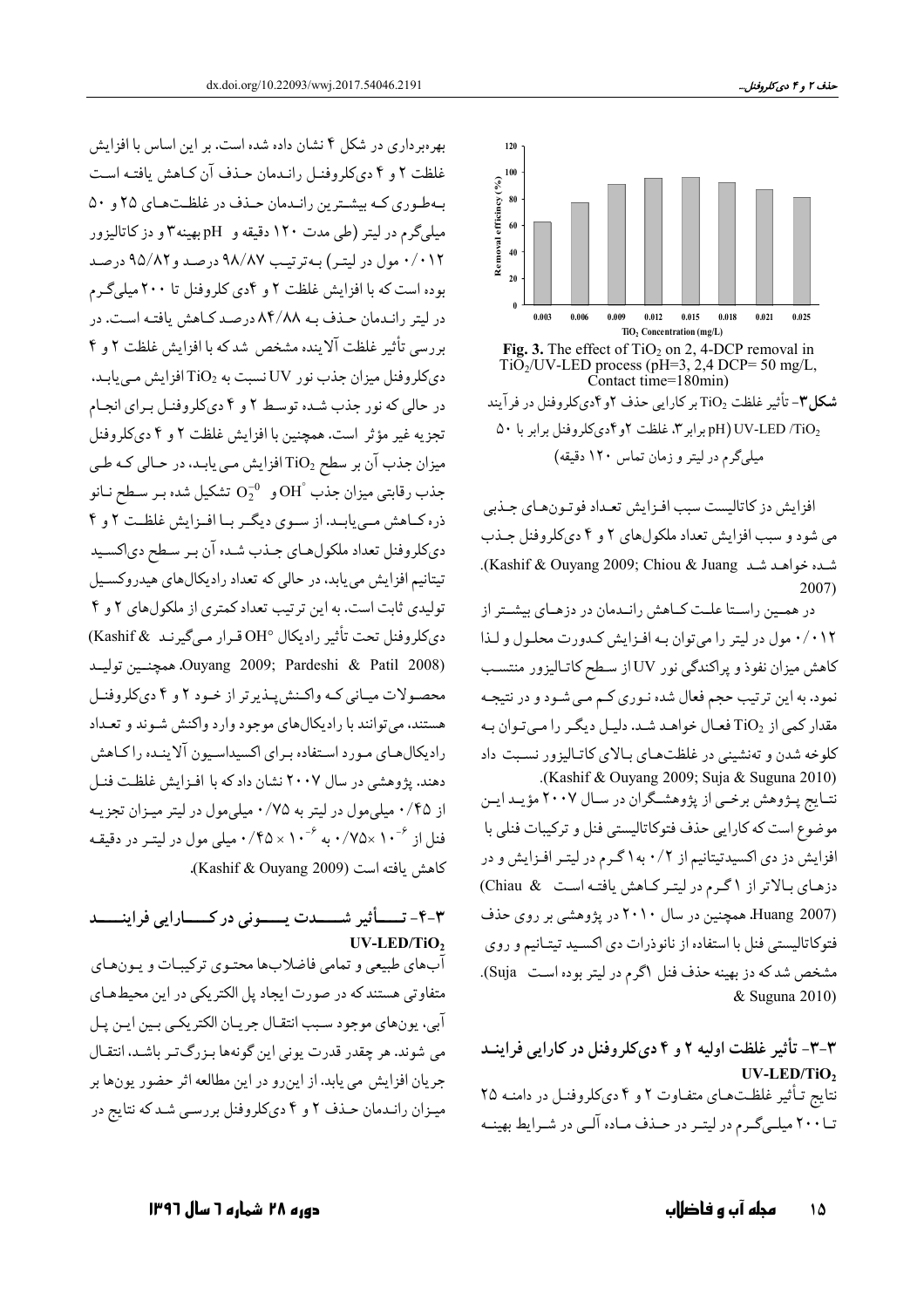

Fig. 5. The effect of ionic intensity on 2, 4-DCP removal in  $TiO_2$ /UV-LED process (pH=3,  $TiO_2=0.012$ mol/L, 2, 4-DCP= 50 mg/L, Contact time=180min) **شکل ۵**- تأثیر شدت یونی بر کارایی حذف ۲ و۴ دیکلروفنل در فرایند  $\cdot$  pH )UV-LED/TiO<sub>2</sub> برابر ۲iO<sub>2</sub> برابر ۲iO<sub>2</sub> برابر ۰/۰۱۲ مول بر ليتر غلظت او ادی کلروفنل برابر با ۵۰ میلیگرم در لیتر و زمان ۱۲۰ دقیقه)

واکنش بیشتری نیاز بود. در ادامه بعد از گذشت ۱۸۰ دقیقه راندمان کاهش COD به ۷۱/۵ درصد رسید. علت این کـه میـزان کـاهش COD با کارایی حذف ۲ و ۴ دیکلروفنل برابر نیست، این است ک طي فراينـد اكسيداسـيون فوتوشـيميايي، ٢و۴ ديكلروفنـل بـهطـور كامل به آب و دى اكسيدكربن تبديل نمى شود بلكه ابتدا به Catechol تبدیل شده و سپس به آب و دی اکسیدکربن تبدیل می شود. به ایـن ترتيب ماده واسط Catechol مصرف كننده اكسيژن است و موجب افزايش COD محلول مي شود (Chiou & Junang 2007).



Fig. 6. TiO<sub>2</sub>/UV-LED process efficiency on COD removal (pH=3, TiO<sub>2</sub>=0.012mol/L, 2,4-DCP= 50 mg/L, Contact time=180min) شکل ۶-کارایی فرایند UV-LED/TiO2در کاهش pH ) COD بر ابر ۳. غلظت TiO2 برابر ۰/۰۱۲ مول در لیتر، غلظت ۶و ۴-دیکلروفنل برابر با ۵۰ میلی گرم بر لیتر)



Fig. 4. The effect of initial 2, 4-DCP concentration on 2, 4-DCP removal in  $TiO_2/UV$ -LED process (pH=3, 2, 4- $DCP = 50$  mg/L) شکل۴- تأثیر غلظت اولیه ۲و۴دی کلروفنل بر کارایی حذف ۲و۴دی-

 $\mathrm{TiO}_2$  كلروفنل در فرايند pH ) UV-LED/TiO2 براير  $\mathrm{F}$  براير ۰۱۲/۰۱۲مول در لیتر)

شکل ۵ نشان داده شده است. بر اساس نتايج ارائـه شـده در شـكل ۵ طی مدت ۱۲۰ دقیقه و در شرایط بهینه بهروبر داری، در غلظتهای کلریدکلسیم برابر با ۰/۵،۰/۲۵ و ۶ گرم در لیتر، راندمان حذف ۲ و ۴ دې کلروفنل به ترتيب برابير بـ۹۴/۵۴، ۹۷/۳ و ۹۲/۳۰ درصد شد. در صورتی که در همین شـرایط بـدون حضـور کلریـد کلسـیم، کارایی حذف ۹۵/۸۲ درصد بود. بنابراین می توان نتیجه گرفت ک تغييرات شدت يـوني تـأثير چنـداني در فراينـد UV-LED/TiO2 ندارد. در مطالعهای که صیدمحمدی و همکـاران در سـال ۲۰۱۴ بـر روی حذف ۲ و ۴ دیکلروفنل با استفاده از امـواج فراصـوت انجـام دادند، حضور يون كلريد كلسيم را در تجزيـه ٢و٤ديكلروفنـل بـي تأثير دانستند (Seid-mohammadi et al. 2014).

-۵-۳ تأثیر فرایند UV-LED/TiO2 در فرایند معدنی سازی بهمنظور بررسی کارایی فرایند در مقیاس محیطی عبلاوه بیر حیذف آلاینده مدنظر، کـاهش میـزان بـار آلـودگی آلـی نیـز مطـرح اسـت. آزمایش های مختلفی در این راستا وجود دارد که تعیین کننده میـزان معدنی سازی فراینـد اسـت. از آزمـایش هـای سـریع، ارزان و نسـبتاً دقیق، تعیین میزان معدنیسازی و آزمایش کامـلتـر در ایــن زمینــه اندازگیری COD است. همـان طـور کـه در شـکل ۶ نشـان داده شـده  $\Delta f$ /۶۹ است، فرایند UV-LED/TiO2 طی مدت ۱۲۰ دقیقه، تنها ۵۴/۶۹ درصد از COD اولیه راکاهش داد و برای حـذف بـالاتر بـه زمـان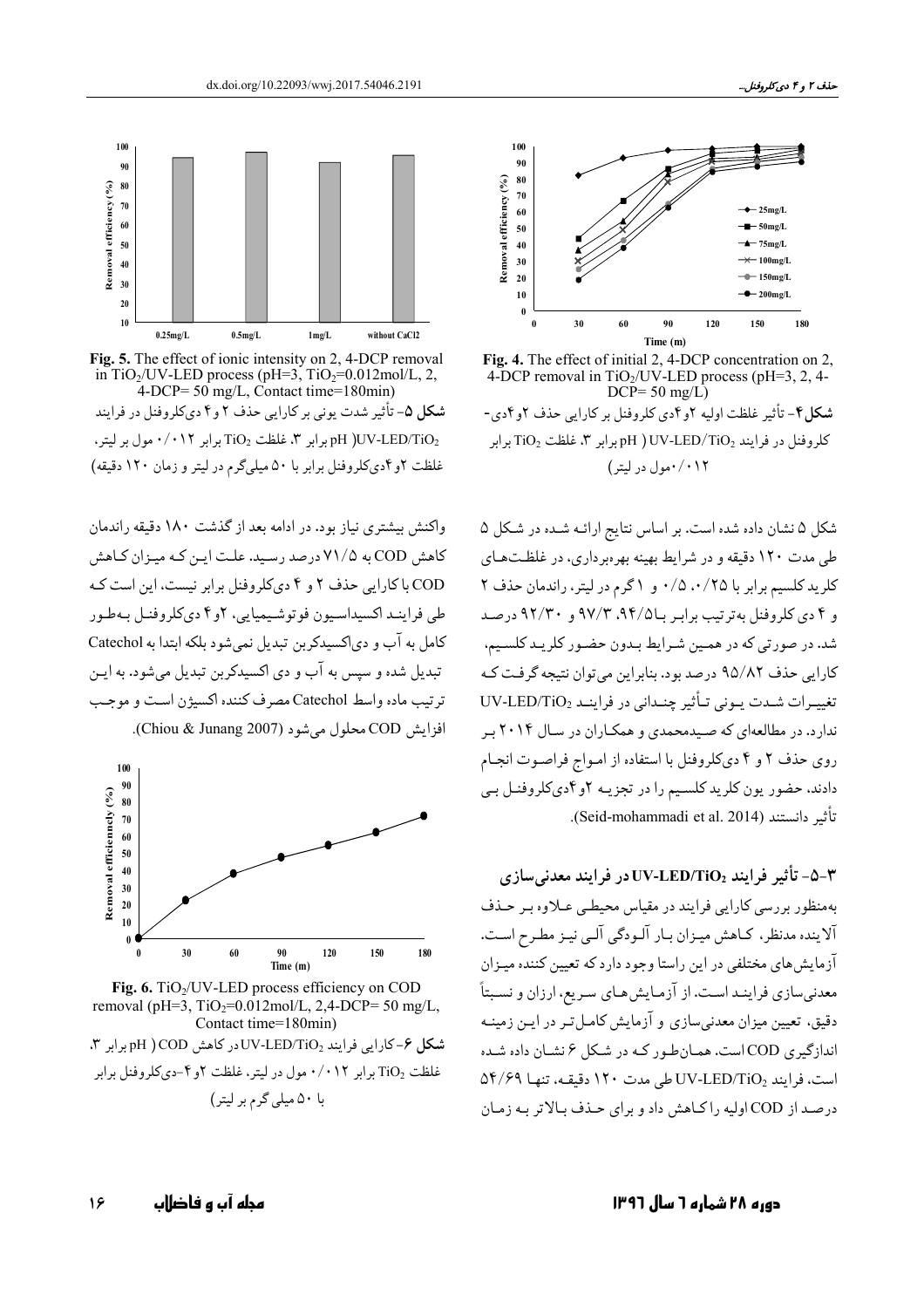۱۲۰ دقیقه ) دارای رانـدمان حـذف ۳۲/۱۱ درصـد بـود. در همـین شرايط و نيز غلظت ۰/۰۱۲ مول در ليتر TiO2راندمان حـذف ۲و۴ دي کلروفنـل توسـط فراينـد TiO2 بـه تنهـايي ۳۲/۵۶ درصـد و در فرايند UV-LED/TiO2 رانيدمان حيذف ٩٥/٨٢ درصيد بيه دست آمد. بنابراین نتایج بهدست آمده از این پژوهش نشـان دهنـده نقـش بسیار مهم امواج فرابنفش در فعالسازی کاتالیست TiO2 در تجزیـه فتوکاتالیستی ۲و ۴دیکلروفنل بود. همچنین این نتایج نشان دادکه استفاده از پرتو UV به تنهایی حتی برای تجزیه ترکیبات فنلی نظیـر ۲و۴ ديكلروفنل كه ضريب مولار UV بالايي دارنـد، چنـدان مـؤثر  $TiO<sub>2</sub>$ نبوده و استفاده توأم از پرتو UV همراه بـاكاتاليسـتى ماننـد ضروري است (Hemmati Borji et al. 2011).

## ۳-۷- سینتیک واکنش تجزیه ۲و۴ دیکلروفنل در فرایندهای UV-LED/TiO, , TiO, UV-LED

پیش بینی سرعت واکنش فرایند تجزیه یکبی از پارامترهـای مهـم در طراحی سیستمها است. همان طور که در شکل ۸ مشـاهده مـیشـود کاهش غلظت ۲و ۴ دی کلروفنیل بیا گذشت زمیان، از یک الگیوی خطی پیروی میکند. تعیین سینتیک بهینه براساس پـارامتر \_ضـریب  $UV$ -LED است به این صورت کـه  $R^2$ در فراینـدهای UV-LED لەترتىپ  $\cdot$ 40  $\cdot$  /40 لەترتىپ قە $\cdot$  /40  $\cdot$  /40 لەدست UV-LED/TiO2  $_2$ آمد. بنابراین سینتیک تجزیه در هر سه فرایند از سینتیک درجه یک



Fig. 8. 2, 4 DCP removal kinetic in UV-LED,  $TiO_2 \&$  $UV-LED/TiO<sub>2</sub>$  process

شکل۸-سینتیک واکنش تجزیه ۲و۴دیکلروفنل در فرایندهای UV-LED/TiO<sub>2</sub>, TiO<sub>2</sub>, UV-LED

لازم به ذکر است که تبدیل کامل این ماده واسط بـه دي اکسـید کربن و آب، نیازمند زمان بیشتری بود بهطـوری کـه بعـد از گذشـت ۱۸۰ دقیقه، راندمان حـذف بـه ۷۱/۵ درصـد رسـید. بـراین اسـاس فراینـد مـذکور در معـدنىسـازى آلاينـدهمـاى آلـى داراى قابليـت مناسبی است، ولی برای انجـام کامـل معـدنیسـازی بـهمـدت زمـان (Claesys et al. 2004) بیشتری نیاز بود

واكنش ع

 $2,4$  – dichlorophenol  $\rightarrow$  Catechol  $\rightarrow$ intermediates  $\rightarrow$  CO<sub>2</sub> + H<sub>2</sub>O

در پژوهشــی کســبی و همکــاران در ســال ۲۰۰۳ بــر روی تجزیــه فتوكاتاليستي فنل با TiO2 نيز نتايج مشـابهي حاصـل شـد كـه مؤيـد نتايج بهدست آمده است (Ksibi et al. 2003).

۳-۶- تأثیر دی[کسید تیتانیم و UV-LED هر یک به تنهایی در حذف ۲ و ۴ دې کلروفنل باتوجه به شكل V فرايند حذف ٢و٤ دى كلروفنل با استفاده از -UV LED به تنهایی، در شرایط بهینه بهرهبرداری (pHبرابر با ۳، غلظت ۲ و ۴ دی کلروفنل برابر با ۵۰ میلی گرم در لیتر، طبی زمـان



Fig. 7. 2, 4-DCP Removal efficiency on  $TiO_2/U$ -LED, UV-LED and  $TiO<sub>2</sub>$  processes (pH=3,  $TiO<sub>2</sub>=0.012$ mol/L, 2.4 DCP= 50 mg/L. Contact time=180min) شكل۷-كارايي حذف ۲و ۴دي كلروفنل در فرايندهاي Tio2 ، UV-LED و pH ) UV-LED/TiO2 برابر ۳، غلظت TiO2 برابر ۰/۰۱۲ مول بر لیتر، غلظت ۲و ۴دیکلروفنل برابر با ۵۰ میلی گرم بر لیتر طی مدت ۱۲۰ دقيقه)

> هدله أب و فاضلاب  $\mathsf{1}\mathsf{Y}$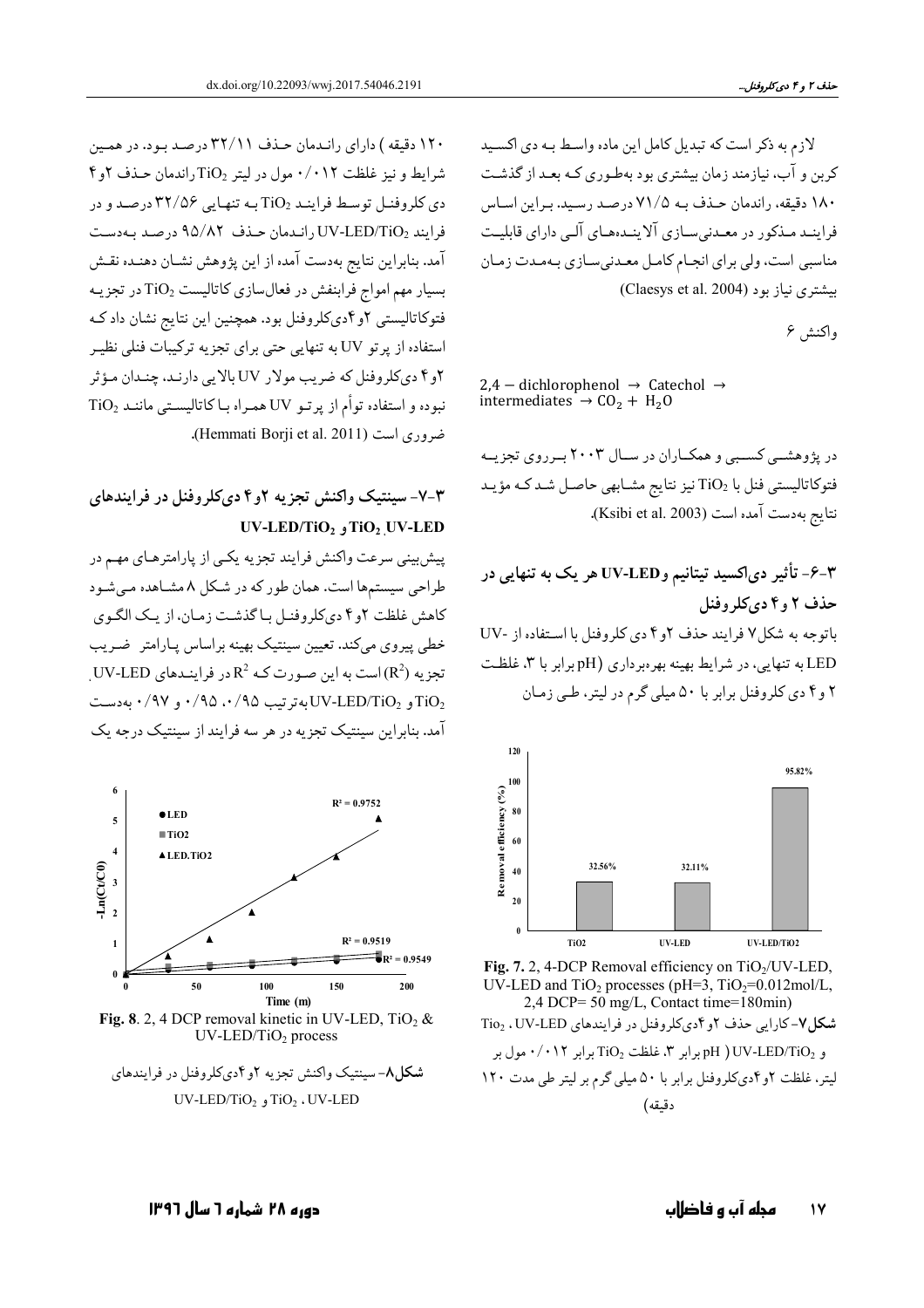حذف كاهش يافت.

مورد توجه قرار گېرد.

فراينـد در حـذف مـاده آلـى بـود هـر چنـد بـا افـزايش غلظـت مـاده

اکسیدکننده بیش از مقدار بهینـه (۰/۰۱۲ مـول در لیتـر) کـارایی

۳- میزان حذف ماده آلی به غلظت اولیه ماده آلبی بستگی داشت و

۴- تأثیر تغییرات شدت یونی ناشی از حضور کلرید کلسیم بر روی

كـــارايي حــــذف ٢و٤ دىكلروفنــــل توســــط فراينــــد

۵- نتایج ایـن پـژوهش تأثیرگـذاری فراینـد در حـذف مـاده آلـی را

نشان می دهد اما طولانی بودن زمان واکنش در انتخاب فرایند بایید

با افزایش ماده آلی راندمان حذف تدریجاً کاهش بافت.

بی اثر گزارش شد. UV-LED/TiO2

بوده و از معادله ۱پیروی میکند.

$$
Ln(C/C_0) = K.T
$$
 (1)

که در آن و C<sub>0</sub> غلظت ۲و۴ دیکلروفنل در زمانهای صفر و T و K ثابت واكنش بر حسب عكس دقيقه مي باشد (Asgari et al. 2013). در پژوهشـی در سـال ۲۰۱۳، نتـایج مشـابهی در مـورد سـینتیک واكنش تجزيه فتوكاتاليستي فنـل بـهدست آمـد .Zhang et al).  $2013$ 

۴- نتيجهگير ي

این پژوهش بهمنظـور بررسـی کــارایی فراینــد UV-LED/TiO2 در ۵– قدر دانی پژوهش اخیر با استفاده از منـابع مـالی مرکـز پـژوهش دانشـجويان، معاونــت پژوهشــي دانشــگاه علــوم پزشــکي همــدان بــه شــماره طرح ۹۴۰۴۰۹۱۹۴۰ به انجام رسیده است کـه نویسـندگان مقالـه از همکاری آن معاونت کمال تشکر را دارند.

# حذف ۲و۴ دیکلروفنل و تأثیر شـرایط بهـرهبـرداری انجـام شـدکـه نتایج کلی این پژوهش به شرح زیر است: ۱- نتـايج نشـان داد pH محلـول در حـذف مـاده آلـي تـأثير داشـت بهنجوی که بیشترین کارایی حذف در محیط اسیدی حاصل شد. ۲- غلظت عــامل اکســدکننده، یکی دیگر از عوامل مؤثر بر کارکرد

#### **References**

- Abdelwahab, O., Amin N. & El-Ashtoukhy, E.Z., 2009, "Electrochemical removal of phenol from oil refinery wastewater", Journal of Hazardous Materials, 163(2), 711-716.
- Adewuyi, Y.G., 2001, "Sonochemistry: Environmental science and engineering applications", Industrial & Engineering Chemistry Research, 40(22), 4681-4715.
- APHA, AWWA, WEF., 2005, Standard methods for the examination of water and wastewater, 21<sup>th</sup> Ed., Washington. DC.
- Asgari, Gh., Chavoshani, A., Seid-mohammadi, A. & Rahmani, A.R. 2013, "Removal of pentachlorophenol using microwave assisted persulfate from synthetic wastewater", Journal of Water and Wastewater, Vol. 25. No.3 (91), 1-10. (In Persian)
- Asgari, G., Seid-mohammadi, A., Chavoshani, A. & Rahmani, A.R. 2013, "Microwave/H<sub>2</sub>O<sub>2</sub> efficiency in pentachlorophenol removal from aqueous solutions", Journal of Research in Health Sciences, 14(1), 36-39.
- Chen, G., Guan, S., Zeng, G., Li, X., Chen, A., Shang, C., et al., 2013, "Cadmium removal and 2, 4dichlorophenol degradation by immobilized phanerochaete chrysosporium loaded with nitrogen-doped TiO<sub>2</sub> nanoparticles", Applied Microbiology and Biotechnology, 97(7), 3149-3157.
- Chen, H-W., Ku, Y. & Irawan, A., 2007, "Photodecomposition of o-cresol by UV-LED/TiO<sub>2</sub> process with controlled periodic illumination", Chemosphere, 69(2), 184-190.
- Chevremont, A-C., Farnet, A-M., Sergent, M., Coulomb, B. & Boudenne J-L., 2012, "Multivariate optimization of fecal bioindicator inactivation by coupling UV-A and UV-C LEDs", *Desalination*, 285, 219-225.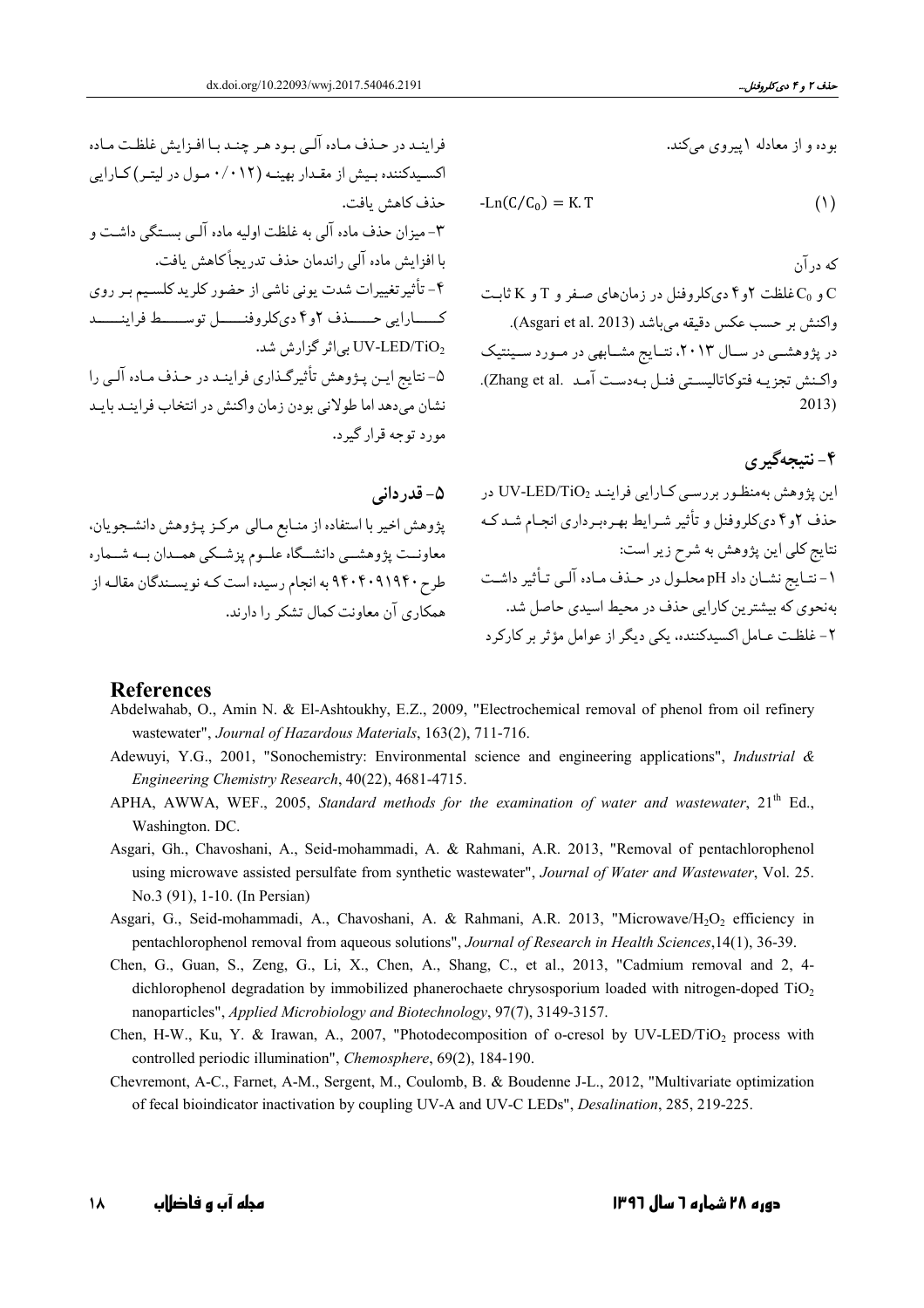- Chiou, C-H. & Juang, R-S., 2007, "Photocatalytic degradation of phenol in aqueous solutions by Pr-doped TiO2 nanoparticles", *Journal of Hazardous Materials*, 149(1), 1-7.
- Claeys, M., Graham, B., Vas, G., Wang, W., Vermeylen, R., Pashynska, V., et al., 2004, "Formation of secondary organic aerosols through photooxidation of isoprene", *Science*, 303(5661), 1173-1176.
- Close, J., Ip, J. & Lam, K., 2006, "Water recycling with PV-powered UV-LED disinfection", *Renewable Energy*, 31(11), 1657-1664.
- CR Company, 1920, *Handbook of chemistry and physics, Chemical Rubber Publishing*, Cleveland.
- Dume B., 2006, "LEDs move into the ultraviolet", Physics World, Bristol, United Kingdom<http://physicsworld com/cws/article/news/2006/may/17/leds-move-into-the-ultraviolet>(May 2006).
- Eker, S. & Kargi, F., 2008, "Biological treatment of 2, 4-dichlorophenol containing synthetic wastewater using a rotating brush biofilm reactor", *Bioresource Technology*, 99(7), 2319-2325.
- Gaya, U.I., Abdullah, A.H., Zainal, Z. & Hussein, M.Z., 2010, "Photocatalytic degradation of 2, 4 dichlorophenol in irradiated aqueous ZnO suspension", *International Journal of Chemistry*, 2(1), 180-193.
- Ghauch, A. & Tuqan, A.M., 2012, "Oxidation of bisoprolol in heated persulfate/H<sub>2</sub>O systems: Kinetics and products", *Chemical Engineering Journal*, 183, 162-171.
- Hemmati Borji, S., Nasseri, S., Nabizadeh Nodehi, R., Mahvi, A., Javadi, A. & 2011, "Photocatalytic degradation of phenol in aqueous solutions by Fe (III)-doped TiO<sub>2</sub>/UV Process", *Iranian Journal of Health and Environment*, 3(4), 369-380.
- Homem, V. & Santos, L., 2011, "Degradation and removal methods of antibiotics from aqueous matrices-a review", *Journal of Environmental Management*, 92(10), 2304-2347.
- Hossaini, H., Moussavi, G. & Farrokhi, M., 2014, "The investigation of the LED-activated FeFNS-TiO<sub>2</sub> nanocatalyst for photocatalytic degradation and mineralization of organophosphate pesticides in water", *Water Research*, 59, 130-144.
- Kashif, N. & Ouyang, F., 2009, "Parameters effect on heterogeneous photocatalysed degradation of phenol in aqueous dispersion of TiO<sub>2</sub>", *Journal of Environmental Sciences*, 21(4), 527-533.
- Ksibi, M., Zemzemi, A. & Boukchina, R., 2003, "Photocatalytic degradability of substituted phenols over UV irradiated TiO2", *Journal of Photochemistry and Photobiology A: Chemistry*, 159(1), 61-70.
- Li, Y., Li, X., Li, Y., Qi, J., Bian, J. & Yuan, Y., 2009, "Selective removal of 2, 4-dichlorophenol from contaminated water using non-covalent imprinted microspheres", *Environmental Pollution*, 157(6), 1879- 1885.
- Litter, M.I., 2005, "Introduction to photochemical advanced oxidation processes for water treatment", *Environmental Photochemistry Part II,* 2(1), 325-366.
- Pardeshi, S. & Patil, A., 2008, "A simple route for photocatalytic degradation of phenol in aqueous zinc oxide suspension using solar energy", *Solar Energy*, 82(8), 700-705.
- Portjanskaja, E. & Preis, S., 2007, "Aqueous photocatalytic oxidation of lignin: The influence of mineral admixtures", *International Journal of Photoenergy*, 2007, 1-7
- Rahmani, A. & Enayati M. A., 2006, "Investigation of photocatalytic degradation of phenol through UV/TiO<sub>2</sub> process", *Journal of Water & Wastewater*, Vol. 17 No. 2 (58), 32-37. (In Persian)
- Rahmani, A., Masoumi, Z., Shabanlo, A., Akbari, S. & Almasi, H., 2015, "Investigation of sonochemical oxidation process in the presence of  $SiO<sub>2</sub>$ , CuSO<sub>4</sub> and Na<sub>2</sub>SO<sub>4</sub> in removal of acid Black1 Azo Dye from aqueous solution", *Journal of Rafsanjan University of Medical Sciences*,13(12), 1115-1128. (In Persian)